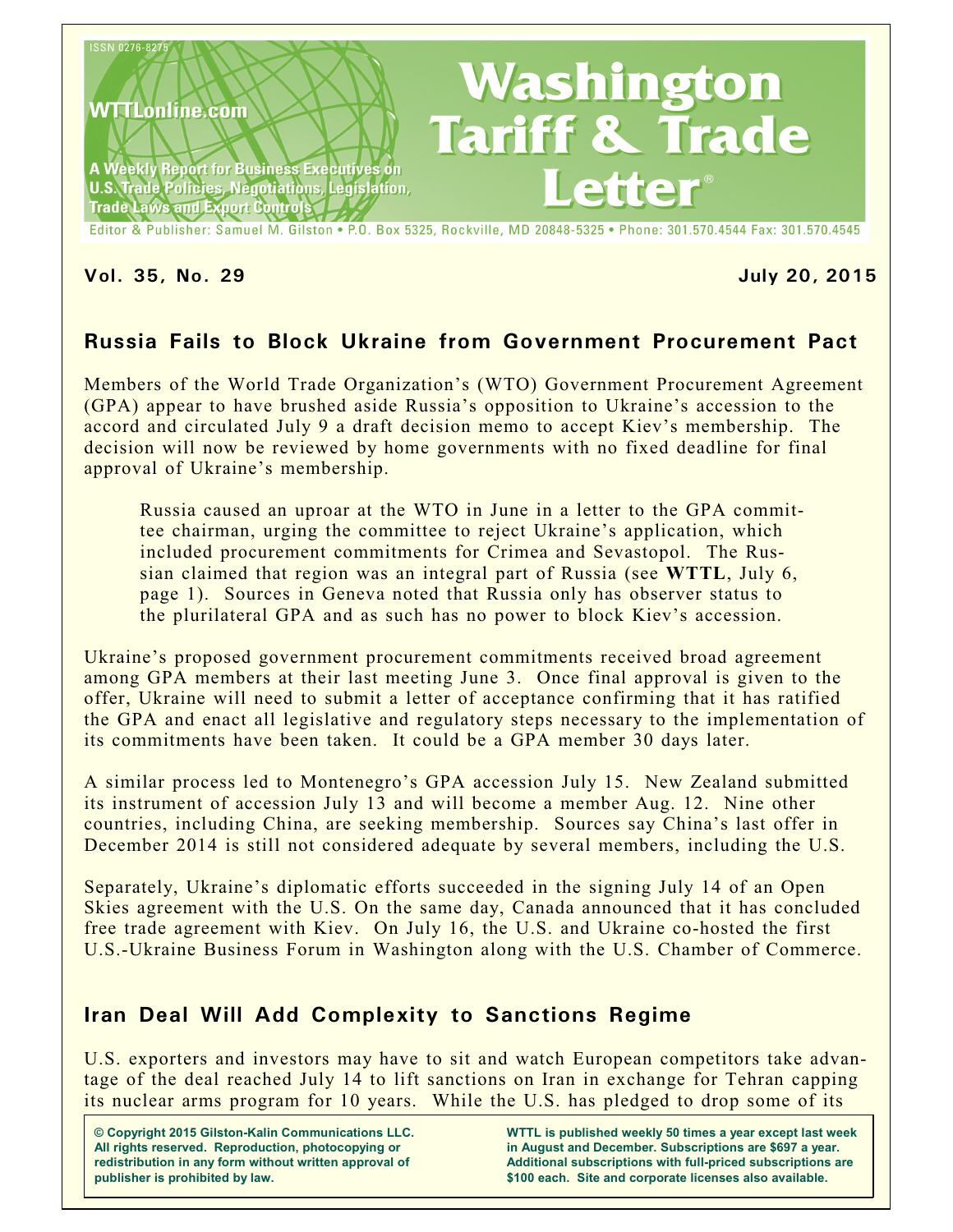sanctions as part of the deal, it will still maintain most restrictions, while the European Union (EU) is set to end all its barriers to trade with Iran. For U.S. firms, many restrictions will remain in place. "This is really a body blow to U.S. companies," says Christopher Wall, a partner with Pillsbury Winthrop law firm in Washington and a former Commerce assistant secretary for export administration. "I see this as very problematic from a business perspective," he told WTTL.

Under the Joint Comprehensive Plan of Action (JCPOA) reached in Vienna, any change in U.S., EU or United Nations (UN) sanctions will come only when the International Atomic Energy Agency (IAEA) simultaneously has verified "implementation of agreed nuclear-related measures by Iran." The IAEA "will be requested to monitor and verify the voluntary nuclear-related measures as detailed in this JCPOA," the accord states.

"Only when international inspectors are able to verify that Iran has taken all of the necessary steps to ensure that it will not develop a nuclear weapon will we and the international community relieve sanctions," a senior administration official told reporters on a background call July 14. "Not all sanctions are to be lifted. On the U.S. side, we've agreed to relieve nuclear-related secondary sanctions on Iran. Generally, what this means is the set of sanctions that have been imposed over the last five years that target foreign actors, not American actors, doing business with Iran, such as those transacting with Iran's central bank or those who purchased Iranian oil," the official explained.

"But let me be clear about what we will not be relieving," the official added. "We are not removing our trade embargo on Iran. U.S. persons and banks will still be generally prohibited from all dealings with Iranian companies, including investing in Iran, facilitating cleared country trade with Iran. The only adjustment we will make to those sanctions at the implementation date will be to allow the import of food and carpets from Iran and the export of civilian aircraft and parts to Iran, which has one of the worst airline safety records in the world," the official stated.

"In addition, we are not lifting our sanctions that target Iran's support for terrorist groups like Hezbollah, its regional interventions in Syria or Yemen, or its abuse of human rights back home. Indeed, we have made clear to Iran that we will continue to impose sanctions aggressively to combat these activities. And while Iran can expect to see real relief when nuclear-related secondary sanctions are lifted, some entities, including certain Iranian banks and energy firms will still remain off limits because of their past support for terrorism or because they are owned by groups like the IRGC or the Quds Force," the senior official told reporters.

"A few important points on the timing or phasing of relief. For those who are focused on sanctions compliance, what was prohibited yesterday remains prohibited today. All that we have done this morning is to extend the interim measures that have been in place since January 2014," the official added.

"The first adjustments to our core sanctions will only occur in several -- on what is being called implementation day. That is, once the IAEA confirms that Iran has taken all of its key nuclear steps, we will suspend the nuclear-related secondary measures I was describing. And only many years later, once Iran has demonstrated that it is living up to its commitments for a significant period of time will those suspended sanctions be terminated," the official advised. In addition to aircraft sales, the U.S. will also "license

> **© Copyright 2015 Gilston-Kalin Communications LLC. All rights reserved. Reproduction, photocopying or redistribution in any form without approval of publisher is prohibited by law.**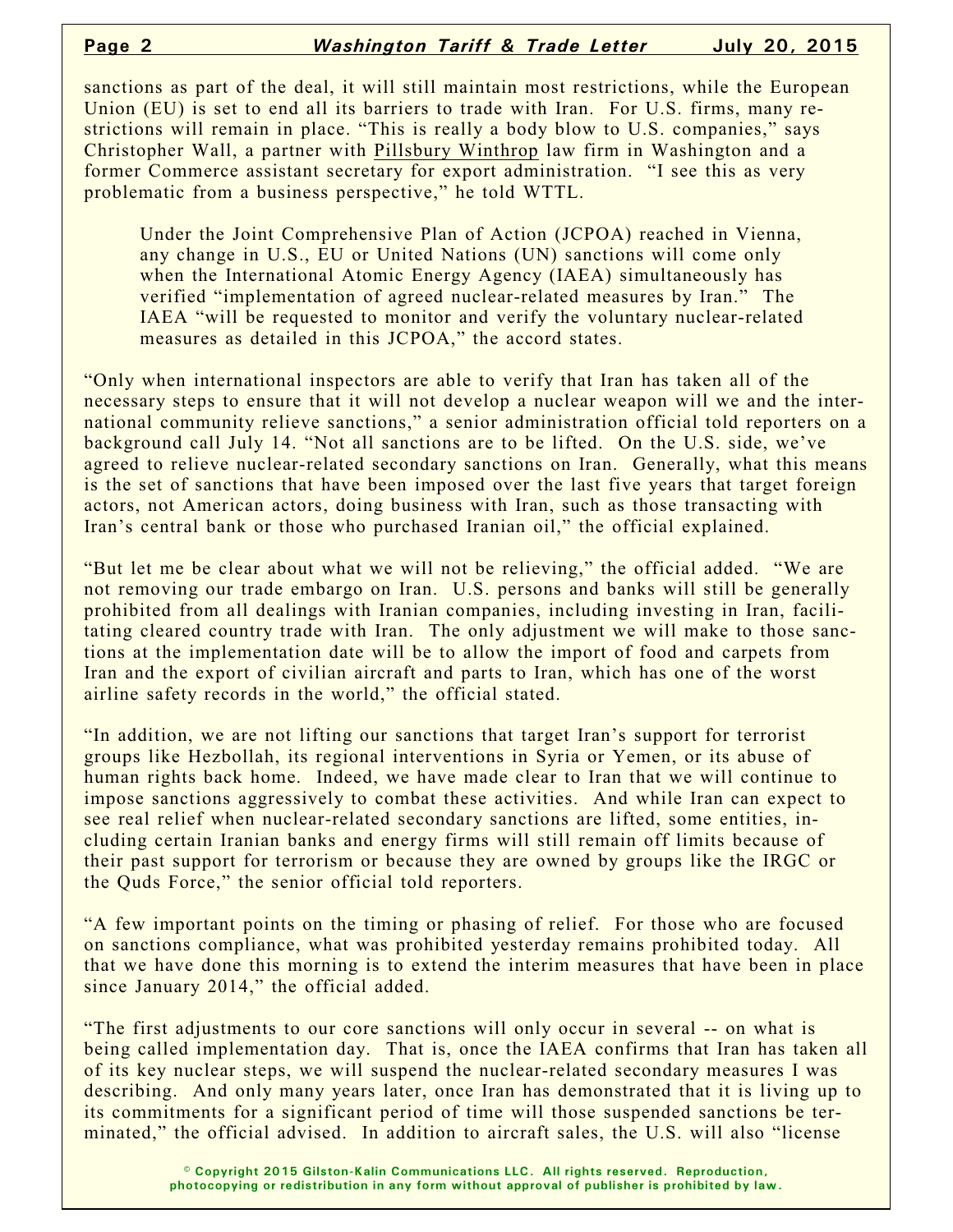non-U.S. persons that are owned or controlled by a U.S. person to engage in activities with Iran consistent with this JCPOA." It also agreed to remove 19 specific sets of sanctions, including several executive orders imposing sanctions on Iran and specific individuals and entities.

A separate 16-page attachment to an annex lists scores of specific individuals and entities that will be removed from the Specially Designated Nationals (SDN) list. The U.S. also said it would seek revisions to legislation where necessary to remove other sanctions. The EU pledges to take similar steps.

Even with the removal of those names, the U.S. identified many with whom trade is still barred. "U.S. persons and foreign entities owned or controlled by a U.S. person will continue to be prohibited from transactions with these individuals and entities, pursuant to the Iranian Transactions and Sanctions Regulations," it stated.

Among those that would come off the SDN are Bank Melli Iran, Iran Air, IRISL, Iran's shipping company, other banks and oil companies. The list also includes dozens of specific airplanes and ships. Administration officials urged caution in using the list and urged verification of specific entities because some names sound similar.

The deal would require the countries negotiating the agreement with Iran – the U.S., China, France, Germany, Russia, the United Kingdom and the EU – to introduce a resolution in the UN to lift UN sanctions on "implementation day," which is the date the IAEA verifies Iran's compliance with promised nuclear-related measures. "Promptly after the conclusion of the negotiations of this JCPOA, the proposed UN Security Council resolution referred to in Section 18 of this Annex will be submitted to the UN Security Council for adoption without delay," the plan states.

"President Obama should immediately halt any plans to seek the United Nation's approval of the Iran nuclear deal before Congress reviews it," said Sen. John Thune (R-S.D.), chairman of the Senate Republican Conference, in a July 16 statement. "Circumventing elected members of Congress to gain approval from an international organization before Congress has had a chance to review the agreement shows the president holds the opinion of the United Nations in higher esteem than that of the American people," he complained. Several other lawmakers expressed similar views.

The Senate Foreign Relations Committee will hold a hearing on the deal July 23 with Secretary of State John Kerry, Energy Secretary Ernest Moniz and Treasury Secretary Jacob Lew. There is a general expectation that the House and Senate will vote to disapprove the Iran deal when lawmakers return from the summer recess in September. The White House has already begun scrambling to garner enough votes among Democrats to sustain a presidential veto of any such measure.

## **CAFC Upholds Injury Finding on Hardwood Flooring**

The Court of Appeals for the Federal Circuit (CAFC) rejected an appeal by importers of hardwood flooring from China and confirmed the International Trade Commission's (ITC) finding that the imports were the cause of injury to domestic U.S. floor manufacturers. The appellate court's July 13 ruling upheld the Court of International Trade

> **© Copyright 2015 Gilston-Kalin Communications LLC. All rights reserved. Reproduction, photocopying or redistribution in any form without approval of publisher is prohibited by law.**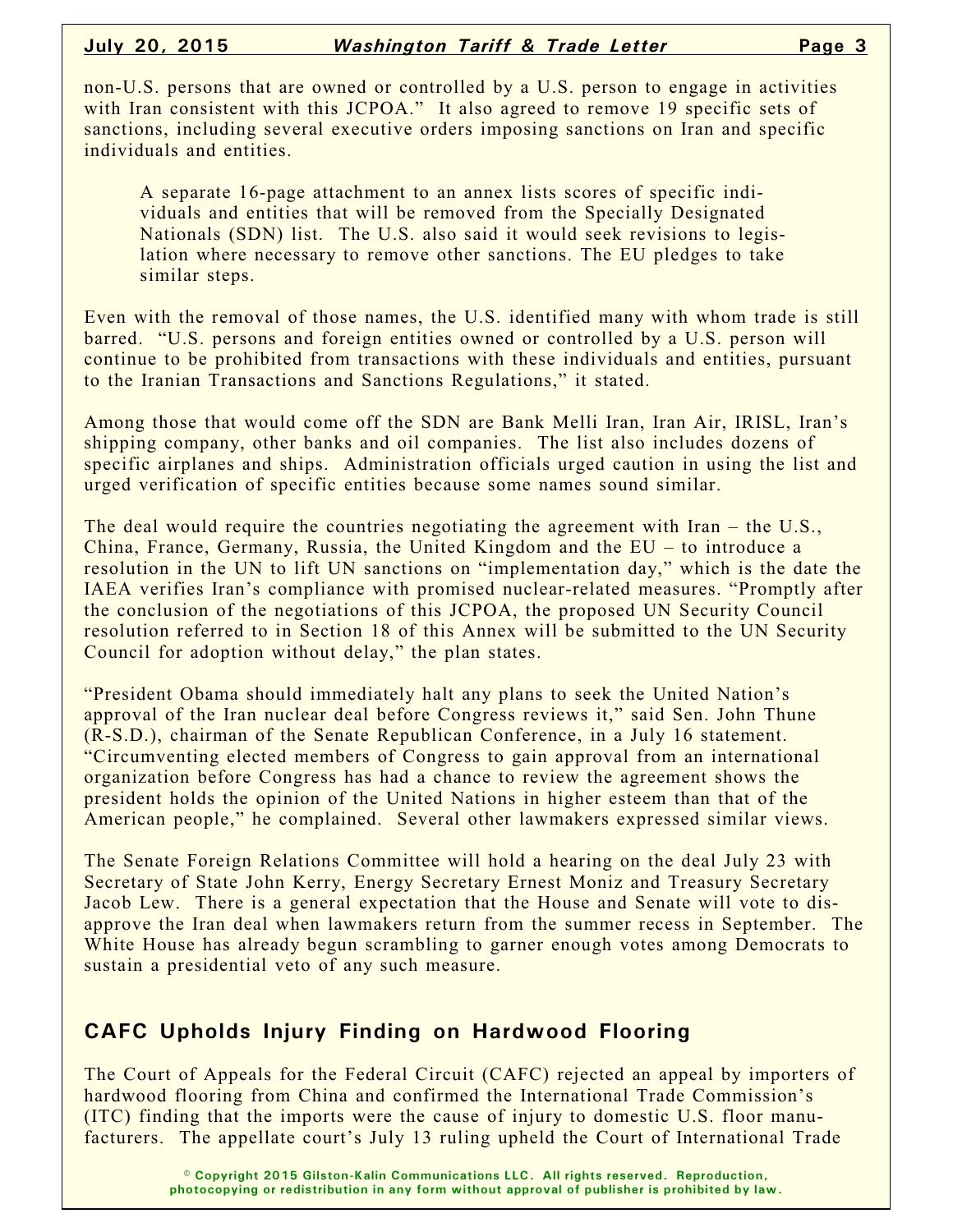(CIT) decision, which also agreed that the ITC in a remand determination had correctly concluded that domestic firms were injured "by reason" of the imports. The importers claimed the ITC erred in determining that imports were a "but for" cause of injury. "The Commission performed a proper but-for analysis in making its affirmative injury determination and fully complied with applicable law," wrote CAFC Judge Evan Wallach for the three-judge panel in *Swiff-Train Co. v. U.S.,* the third ruling on this dispute*.*

Wallach disagreed with the argument that the ITC erred in asserting its discretion in applying the causation standard. "The court declines to entertain Appellants' unjustified hyperbole. The Commission did not improperly exercise its discretion in making its causation analysis; rather, it adhered to the statutory requirements," he wrote.

In addition, the appellate court rejected the claim that the CIT had imposed a "substantial factor" test in its ruling as a means of bypassing the threshold requirement of 'but-for' causation. Nowhere in the case did the CIT introduce the substantial factor test of causation, Wallach concluded. "The CIT provided a detailed discussion of this court's cases to illustrate the interplay between but-for causation and the substantial-factor analysis to support its observation that" that substantial factor analysis subsumes but-for causation analysis, Wallach stated.

## **Former Officials Push for U.S.-Japan Defense Trade Treaty**

As President Obama continues his "pivot" to Asia with the Trans-Pacific Partnership (TPP) and other initiatives, former officials from both Democratic and Republican administrations are advocating for the negotiation of a U.S.-Japan Defense Trade Cooperation Treaty (DTCT) in the mode of previous treaties with the United Kingdom (UK) and Australia. The proposal comes as Japan, the largest buyer of U.S. defense goods and services in 2014, is undergoing changes in its policies on exporting defense products and the use of Japanese military forces outside of Japan.

At a Hudson Institute program in Washington July 14, Christopher Wall, former assistant secretary of Commerce for export administration, and Brandt Pasco, former member of Obama's Export Control Reform Initiative team, called for a defense treaty with Japan. Wall said a DTCT is "a good idea whose time has come" and would anchor the U.S. Pacific pivot.

Wall, now a partner with Pillsbury Winthrop, acknowledged that the UK and Australia treaties held "great promise, but the promises have not been fulfilled." Exports under those treaties are only allowed to members of approved "communities" and still need licenses, with many items excluded from coverage. The treaties have been so restrictive that they "haven't been all that effective," he noted. Despite the gripes and criticism of previous treaties, there's "not a company that would abandon them," he added.

Pasco also suggested a multilateral DTCT, which would allow trade among and between treaty partners. He questioned U.S. extraterritorial control on reexports by treaty partners. With the rise of China in recent years, the current administration could find a positive reception in Congress to closer defense ties with Japan, speakers suggested. Members of the House are "overwhelmingly positive," one said. Pasco hoped that a Japan treaty is something "the next administration picks up fairly early on." In fiscal 2014, the